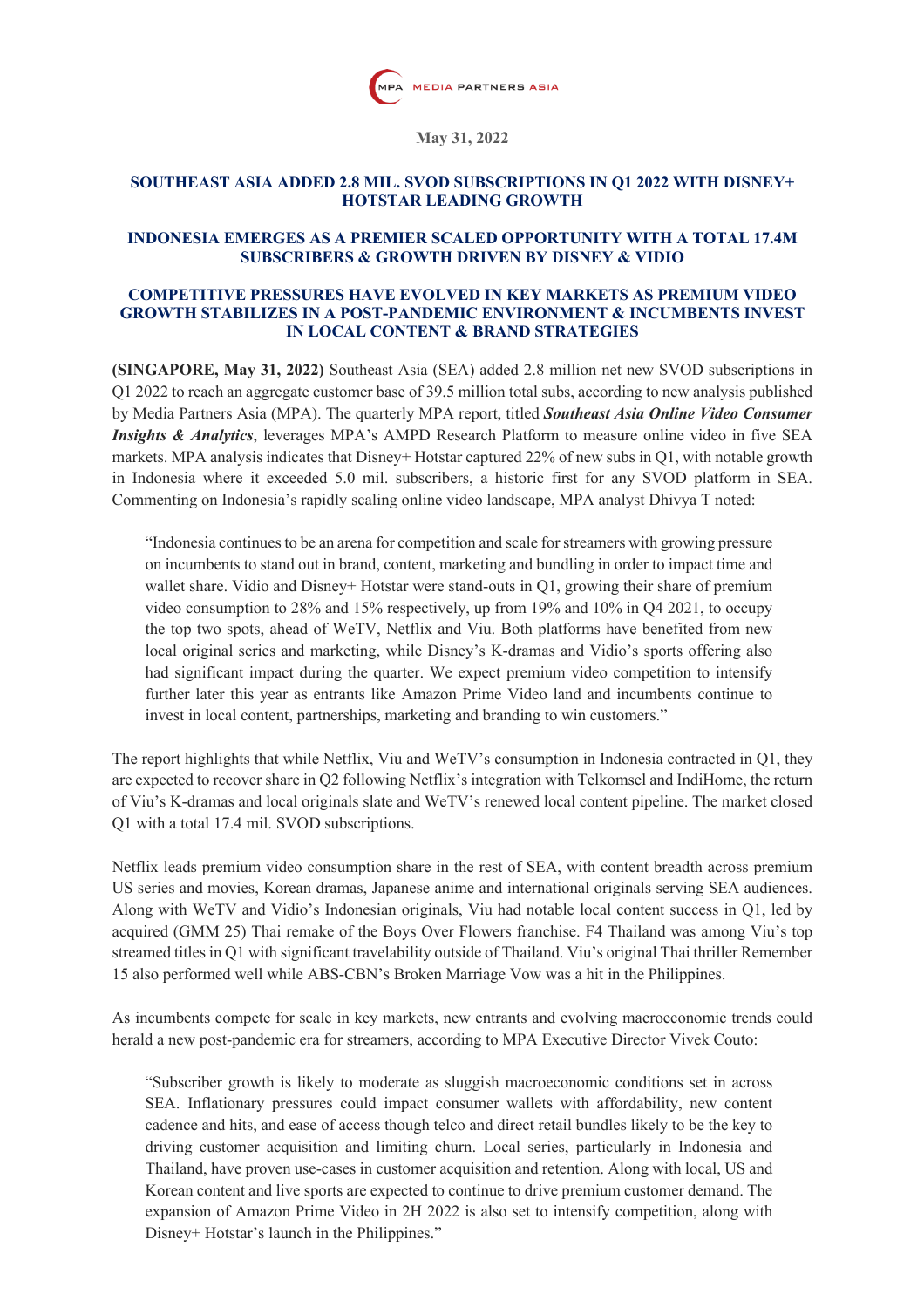In terms of content, Korean dramas and US content remained critical, driving over 50% of AMPD measured consumption in SEA, led by Netflix's robust Q1 K-drama slate, with Viu and Disney+ Hotstar also contributing. US content was the largest category in English-speaking markets Philippines, Malaysia and Singapore, driving up to 33-44% of measured consumption. Notably, Indonesia, Thai and Filipino content demand is on the rise, championed by local originals and acquisitions on Vidio, Disney+ Hotstar, WeTV and Viu. Chinese dramas captured 14% of aggregate demand, driven by growing demand in Thailand.

# **SOUTHEAST ASIA PREMIUM VIDEO CONSUMPTION BY CONTENT ORIGIN (Q1 2022)**



Note: Aggregates key SVOD, AVOD & freemium platform consumption in five SEA markets. Source: Media Partners Asia, AMPD Research



# **TOP 3 PLATFORM'S SHARE OF PREMIUM VIDEO STREAMING MINUTES (Q1 2022)**

Source: Media Partners Asia, AMPD Research